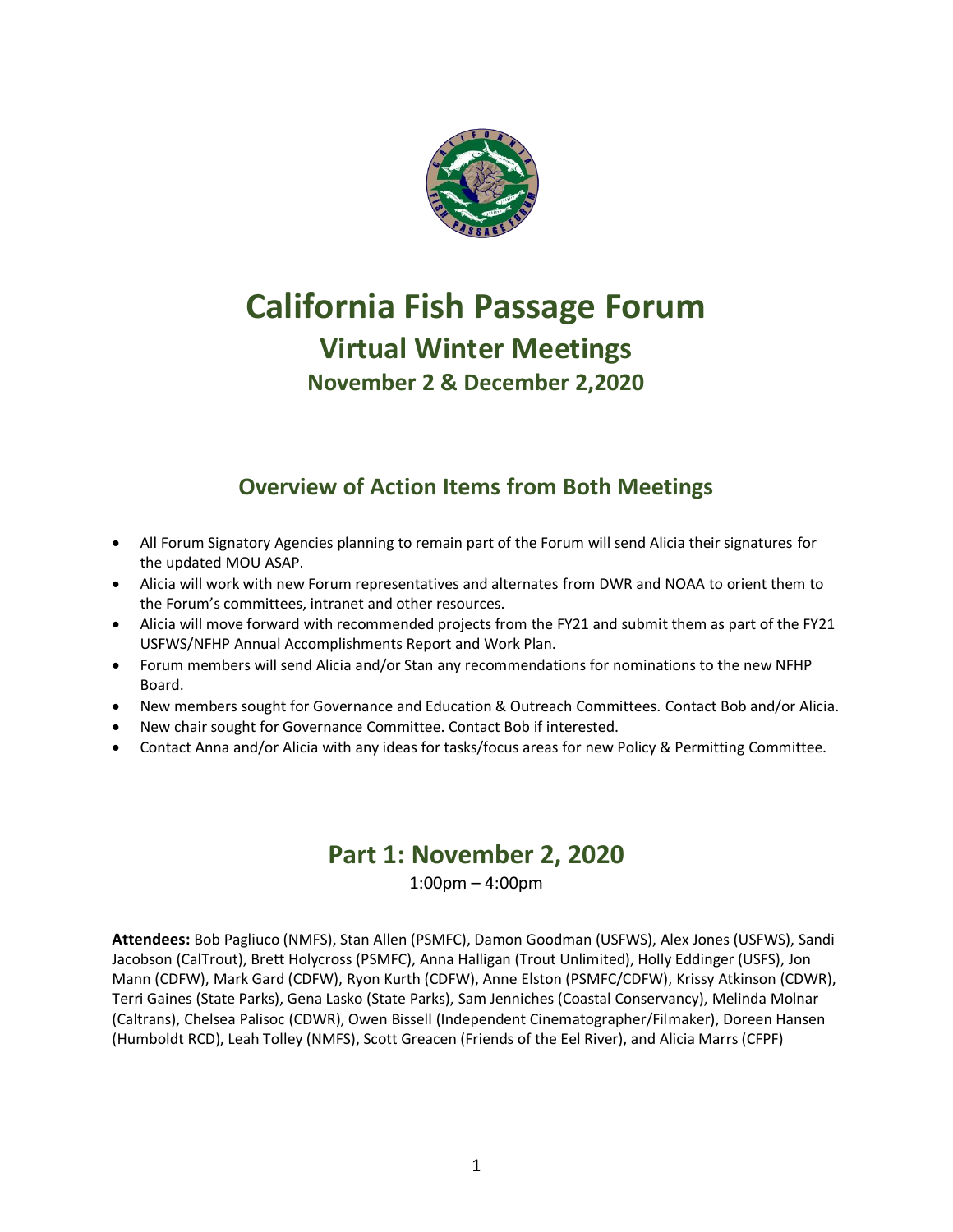### **November 2 Meeting Minutes**

#### **Eel River Photography Project**

In 2020 the Forum used expiring funds to support a media acquisition project with [Owen Bissell](https://www.owenbissell.com/) to collect images of several fish passage projects in the Eel River, including sites where the Forum has supported fish passage barrier removals or remediations. Damon Goodman and Owen Bissell introduced the project, and the following speakers provided on-the-ground and local perspectives on each of the individual projects and their significance.

- Salt River Doreen Hansen (Humboldt RCD)
- Benbow Dam Leah Tolley (NOAA Restoration Center)
- Potter Valley Project Scott Grecean (Friends of the Eel River)

The photos and videos produced through this project will be used by the Forum (and Forum signatories) to enhance the Forum's outreach efforts.

#### **Election of New Forum Chair**

The Forum Chair (and Vice Chair) cannot serve more than two consecutive two-year terms. Bob's second term as Forum Chair will end at the end November 2020. Bob asked the Forum Steering Committee members present during the July meeting to approve extending his current term through the end of 2020. This motion was unanimously approved by representatives from all Forum Signatory Agencies present (Caltrans and Coastal Conservancy were not present at this point in the meeting, so they did not vote). Nominations were solicited, and Forum members were asked to contact Bob if they were interested in being nominated or nominating a colleague.

During this meeting Bob reviewed the reviewed the roles and responsibilities of the Forum Chair which are as follows:

- Represent the Forum as its point person and spokesperson.
- Seek opportunities to solicit new Forum representatives to expand the capacity of the Forum to address fish passage issues in California.
- Serve as a member of the Governance Committee
- Facilitate periodic communication among Forum members to ensure progress on Forum action items.
- Communicate with the Vice Chair to ensure effective coordination, issue identification, and strategic implementation of action items.
- Work with the Forum Coordinator to develop and finalize the agenda for Forum meetings.

Sandi Jacobson (CalTrout) expressed interest in being nominated as Forum chair following the July meeting and Bob officially nominated Sandi Jacobson, highlighting her initiative, enthusiasm and substantial contributions to the Forum at this meeting. Sandi hit the ground running shortly after joining the Forum. She stepped up to co-chair the Science & Data Committee with Alex Jones, and has a unique, practitioners' perspective being based in SoCal

There were no objections and no other nominations voiced. Bob moved to nominate Sandi to be the next chair of the Forum. Damon seconded the nomination. The Forum held a vote and Sandi was unanimously elected to be the next Forum Chair through November 2022.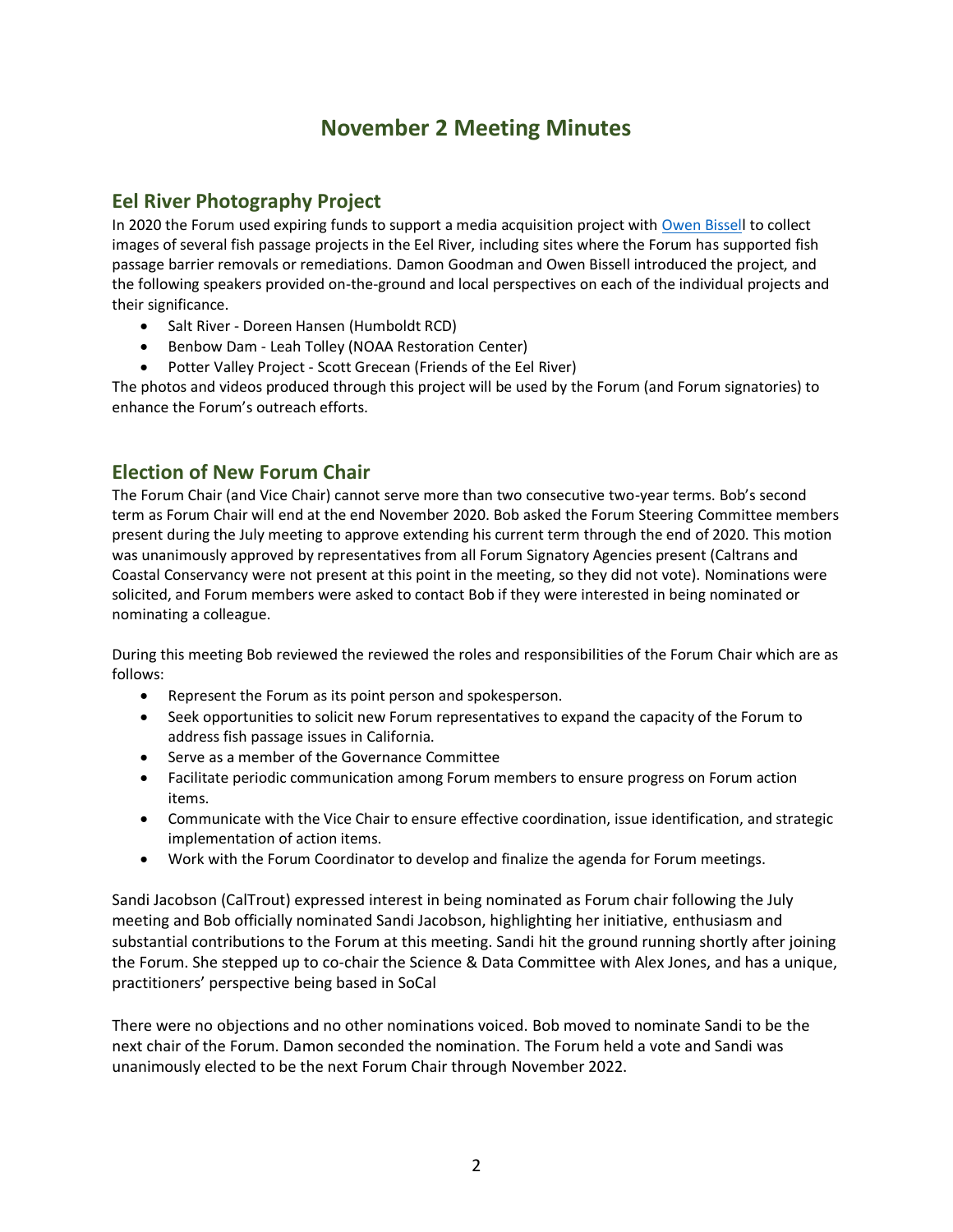#### **MOU Signature Update**

Following the July 2020 Forum meeting all current Forum signatories supplied updated language for their individual commitments. Alicia sent out the fully updated MOU (including text changes made following the July meeting (see th[e July 2020 meeting minutes](https://23789655-514a-4d18-b49f-97d3d71f6b5f.filesusr.com/ugd/31aff8_48f518b2acc64d5189ce0ce7118027c1.pdf) for details), and Forum signatories worked within their respective organizations to collect the necessary signatures.

By the time of this meeting (Nov 2) all but two current signatories had submitted their signatures, and State Parks was also working to finalize their signature. Alicia will work with them to collect the signatures and assemble the MOU. Caltrans expressed doubt that they would sign the MOU, as they no longer able to commit to the original language.

#### **NFHP Legislation Update**

On October 30, 2020 the President signed the America's Conservation Enhancement Act (SB 3051) into law, which includes language that contained NFHP reauthorization language (for the National Fish Habitat Conservation Through Partnerships Act). While much will likely remain the same, the composition of the NFHP Board will be changing (increasing to 26 members and will include representatives from new sectors and industries in addition to the current fed/state/wildlife & fisheries agencies/conservation organizations representation of the current board). Stan's seat representing PSMFC is not guaranteed to be renewed, but could be. The same is true for Trout Unlimited.

Reconstituting the new Board will be the first task, and FHPs will have the opportunity to put forth names of representatives for consideration.

While USFWS stated during the recent FHP Coordinators Workshop and NFHP Board Meeting (Oct 19-22) that they expect to operate under status quo through FY21 due to expected continuing resolutions, there will also be changes at USFWS due to funding previously used to provide operational support to NFHP will be reduced. However, under the ACE Act five Federal agencies (NOAA, USGS, EPA, USFS, and USFWS) will receive \$400K to provide technical assistance and other support for NFHP.

The current Board Staff is also working on a new charter and work plan for the Board which Stan and Brian Moore (TU) have been assisting with. A new NFHP Action Plan is also expected to be released fairly quickly after the new Board is seated.

Alicia and Stan will continue to update the Governance Committee and Steering Committee with any news.

#### **Forum Administration**

#### **Member Updates**

#### o **NOAA Restoration Center**

- NOAA is initiating a project in the Klamath to identify habitat conditions from the Iron Gate Dam to Link River Dam. In addition to identifying habitat restoration projects, work will also include a barrier assessment. NOAA will be working with PSMFC to hire a fisheries restoration technician to support this project.
- Bob is working on finding an alternate from NOAA to the Forum.
- o **US Fish & Wildlife Service (USFWS)**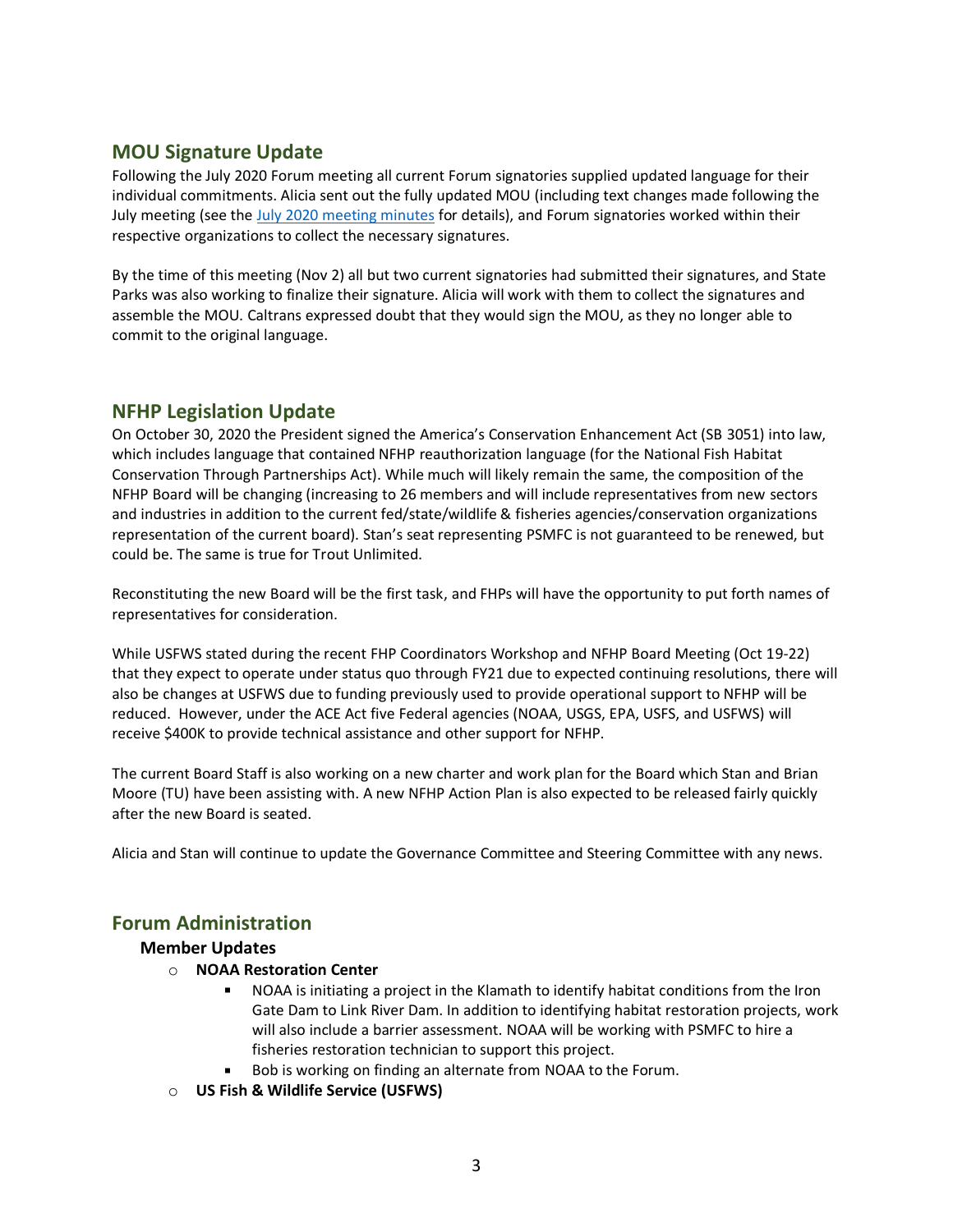- The National Fish Passage Program's (NFPP) annual call for projects is currently open.  $\mathbf{r}$ Forum members were asked to reach out to Damon or Alex if they have or know of projects that could be good fits for this funding.
- USFWS has been providing technical assistance and assisting in the implementation of  $\blacksquare$ multiple projects receiving Forum funding:
	- Applying FISH*Pass* in the Smith River (2020) initial work underway
	- Lamprey Passage at Rowdy Creek (2019) installed a video monitoring system and is now completed.
	- Lamprey Passage Design for Priority Obstacles in the Sacramento Basin Phases 1 &2 (2019 & 2020) – Phase 1 complete, Phase 2 underway and testing the First Pass Incidental Reporting mobile app developed by the Forum.
- Additionally, in 2020 USFWS removed nine barriers despite delays and other challenges due to COVID.

#### o **California Department of Fish & Wildlife (CDFW)**

- Tom Schroyer retired fall 2020, and CDFW is working to back fill his position. Hoping to have someone selected and on board in early 2021.
- $\blacksquare$ Mark has been working on helping to update information in the PAD, specifically, but not limited to barriers listed under the unknown sitetype.

#### o **California Department of Water Resources (DWR)**

- Krissy Atkinson provided an update on the San Joaquin Fish Population Enhancement Program.
	- DWR is working on grant agreements for the Prop 13 funding, several are fish passage projects.
- $\mathbf{m} = 0$ Chelsea Palisoc recently joined DWR and will be getting involved in Forum activities and possibly one of the committees in 2021.

#### o **Pacific States Marine Fisheries Commission (PSMFC)**

- PSMFC continues to support the Forum in a variety of ways through Brett & Anne's  $\blacksquare$ work, and representation on most committees.
- Many of the projects already discussed by other Forum members are also being supported in some way by PSMFC.
	- Central Valley the B13 program doing major restoration on the Sacramento system. Pre, during and post-project monitoring.

#### o **Trout Unlimited (TU)**

Most of North Coast Coho Program's current work is occurring in Mendocino county (11 projects, three specifically on fish passage, and two of which were supported by the Forum). All barriers are removed and construction is complete. Good progress this year.

#### o **U.S. Forest Service (USFS)**

- 2020 was a tough field season due to COVID restrictions, and then fires also slowed progress in field work.
- USFS now has a new national fish program leader, Kimberly Conley, who will be  $\blacksquare$ supporting USFS's representation to the NFHP board and participating in national NFHP activities etc.

#### o **CalTrout**

- CalTrout has several fish passage projects underway in Southern California.
	- Santa Margarita bridge project (which received Forum funding in FY20) is in final design, and raising additional funding to start construction in 2021.
	- I-5 Metro Link project will benefit core 1 populations for SC steelhead. This project is also in final design stage and undergoing large physical modeling. Working on MOUs and getting the final design finalized to position it for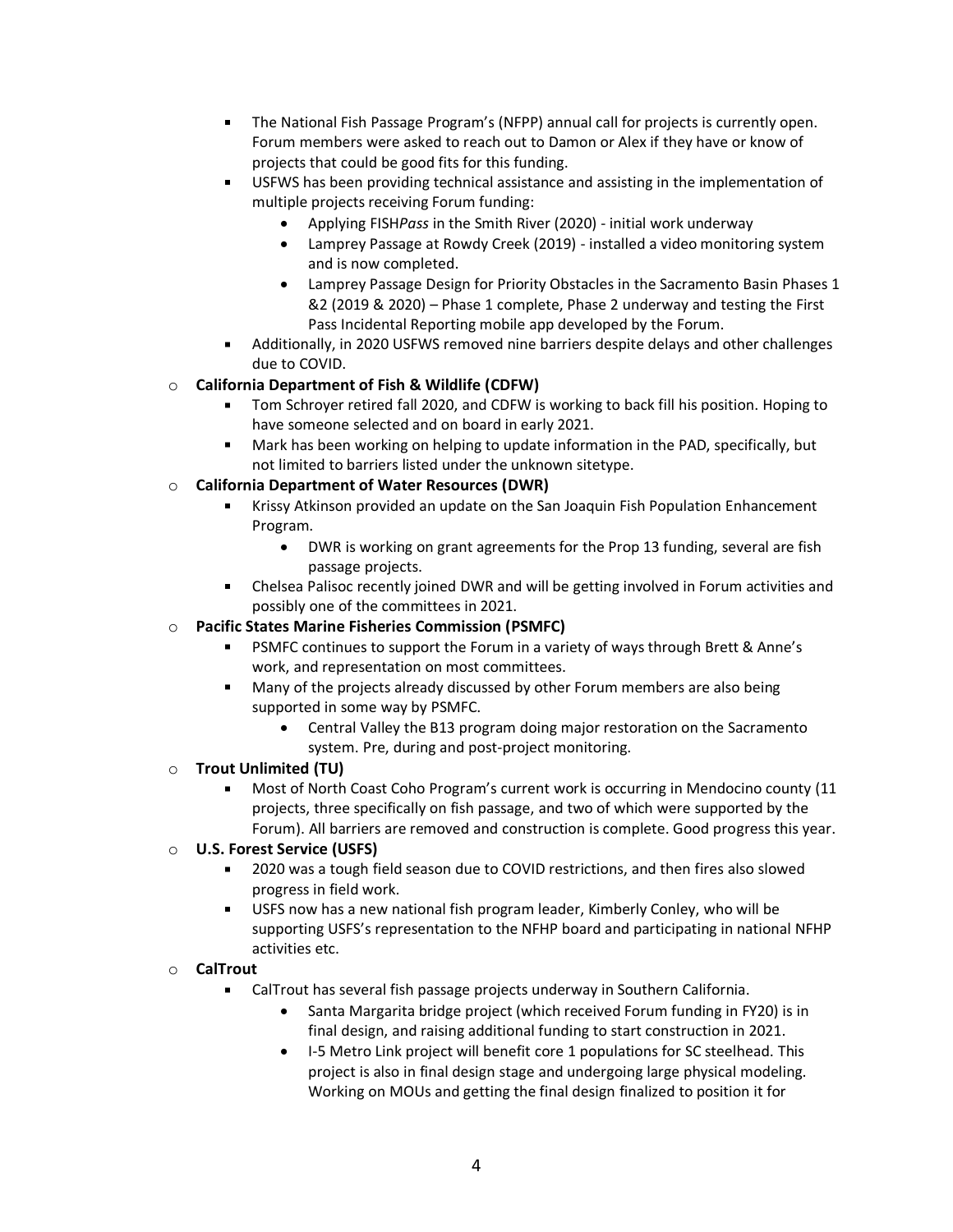construction in two years. Project completion would result in first free flowing river in Southern California.

- Harvey Diversion now in 30% alternatives analysis. Friends of Santa Clara river completed 100% design. NMFS completed a biological opinion for dam below the Harvey diversion.
- In May and June continued demolition of dams in San Juan Creek, and are working on the remaining in Holy Jim and Upper Trabuco this summer/fall. Project is still engaging U.S. Marines from Camp Pendleton and nearing completion.

#### o **Caltrans**

- Fish passage annual report was due on Oct 31, and should be finalized and sent to legislature soon. List of 30 fish passage projects Caltrans is working to remediate. One was in the lower Klamath.
- $\mathbf{r}$ Caltrans has identified 65 priorities, and working to find opportunities to fund.
- Some of the SB1 tax funding for transportation will go towards Caltrans priority projects.  $\mathbf{r}$
- $\mathbf{r}$ Melinda recently briefed Caltrans director requesting \$360M for priority projects over the next five years. Largest funding request to date, would allow them to construct 29 additional bridges, and five hydraulic solutions where bridges are not feasible throughout the state, as well as multi-species cameras.

#### o **Coastal Conservancy**

- Supporting various projects in Southern California some mentioned earlier and associated with CalTrout. Planning for removal of four fish passage barriers in that region.
- In 2021, expect to see additional work coming up on the Ventura River, and McKinney  $\mathbf{m} = 0$ Creek Fish Passage on the north coast. Variety of fish passage projects underway.
- $\blacksquare$ Coastal Conservancy recently had a Prop 1 grant round close and received a few fish passage projects for consideration.

#### o **Department of Parks & Recreation (State Parks)**

- Excited to be formally joining the Forum, and have been working to share the news with other State Parks district staff. In the process of elevating the MOU up internal review chains for signature, and hope to have that soon.
- $\blacksquare$ Making progress on a dam removal on Malibu creek. The Corps is finishing up the feasibility report and other environmental documentation, and State Parks is finishing CEQA.
- Gena Lasko and Marisa Parsish have been working to identify where passage barriers exist within State Parks boundaries using the PAD etc. Especially curious to see if any of these barriers may have been impacted by recent fires, and if there are any priority barriers that could be tagged for future remediation using post-fire restoration funding.
- $\blacksquare$ Plan to identify representatives from State Parks to sit on Forum committees in 2021.

#### **Forum Budget Update**

Stan Allen provided the following overview of the Forum's current budget status**.** 

#### **CFPF NFHP Budget Status (USFWS)**

| 1072.20; .21 | <b>Budgeted</b> | <b>Spent</b> | <b>Remaining</b> |
|--------------|-----------------|--------------|------------------|
| Personnel    | \$32,496        | S 0          | \$32,496         |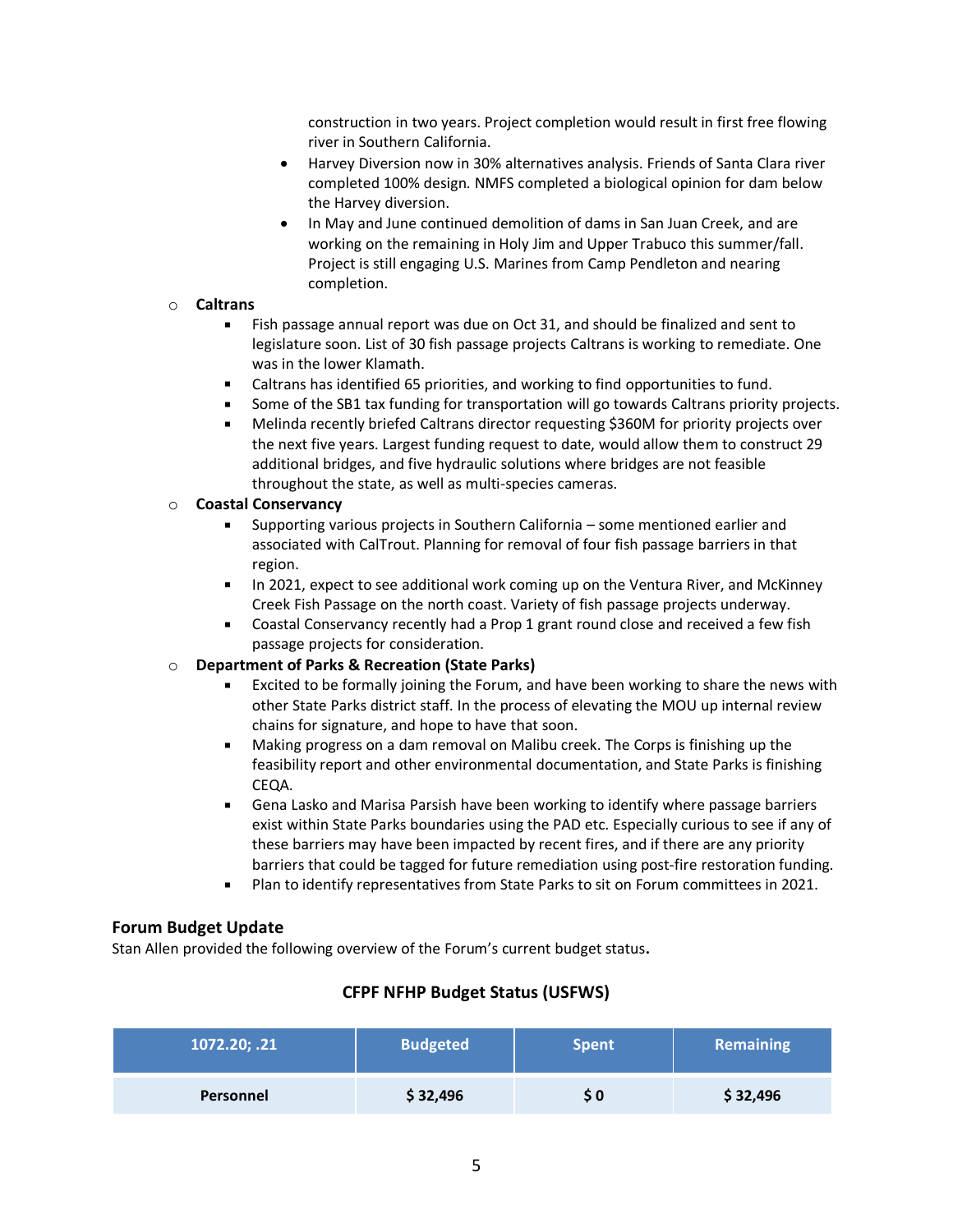| <b>Rents</b>             | \$1,400   | \$0      | \$1,400   |
|--------------------------|-----------|----------|-----------|
| <b>Supplies/Software</b> | \$5,392   | \$204    | \$5,188   |
| <b>Printing</b>          | \$3,000   | \$0      | \$3,000   |
| Sub-Contracts (*)        | \$444,788 | \$52,238 | \$392,550 |
| <b>Travel</b>            | \$8,261   | \$326    | \$7,935   |
| <b>Sub-Totals</b>        | \$495,337 | \$55,768 | \$439,569 |
| Indirect                 | \$15,578  | \$925    | \$14,653  |
| <b>Totals</b>            | \$510,915 | \$56,693 | \$454,222 |

#### **Sub Contracts to Date**

New 5-Year Agreement with USFWS (F20AC00007)

#### **2019**

| Forum Coordination (Alicia Marrs; 20-85)      | \$60,000 (in progress)  |
|-----------------------------------------------|-------------------------|
| Trout Unlimited (M-1) Road Crossing; 20-86)   | \$81,857 (in progress)  |
| Gold Ridge RCD (Iron Horse; 20-97)            | \$20,039 (in progress)  |
| Mid-Klamath Watershed Council (Seiad; 20-88)  | \$28,856 (in progress)  |
| Trout Unlimited (Upper Novo-Skunk; 20-87)     | \$15,000 (in progress)  |
| Tolowa Tribe (Pacific Lamprey - Rowdy)        | \$19,500 (USFWS Direct) |
| Western Fishes (Pacific Lamprey - Sacramento) | \$34,853 (USFWS Direct) |
| 2020                                          |                         |
| Forum Coordination (Alicia Marrs: 20-85-1)    | \$60,000 (in progress)  |
| Ross Taylor (Smith River FISHPass; 21-19)     | \$28,000 (in progress)  |
| California Trout (Santa Margarita; 21-18)     | \$47,410 (in progress)  |
| Trout Unlimited (Strawberry Creek; 21-20)     | \$31,055 (in progress)  |
| Shasta Valley RCD (M-G Weir; 21-16)           | \$49,269 (in progress)  |
| Watershed Center (W Tule Creek; 21-17)        | \$15,301 (in progress)  |

#### **2021 RFP Recap**

The Forum's 2021 annual funding opportunity was open from September 16 – October 16, 2020. The Forum received 10 proposals totaling \$530,440 in requested funding for fish passage projects in California. The proposals received ranged from barrier removals, assessments, to a media acquisition project.

Bob, Mark, Alex, Brett and Holly have volunteered to participate on the 2021 Review Panel and will be meeting on November 12 to discuss the proposals received. Their recommendations will be presented to the Governance Committee during their November 18 call, and the final recommendations will be presented to the Steering Committee during the upcoming December 2 meeting (Part 2 of this virtual Winter Meeting.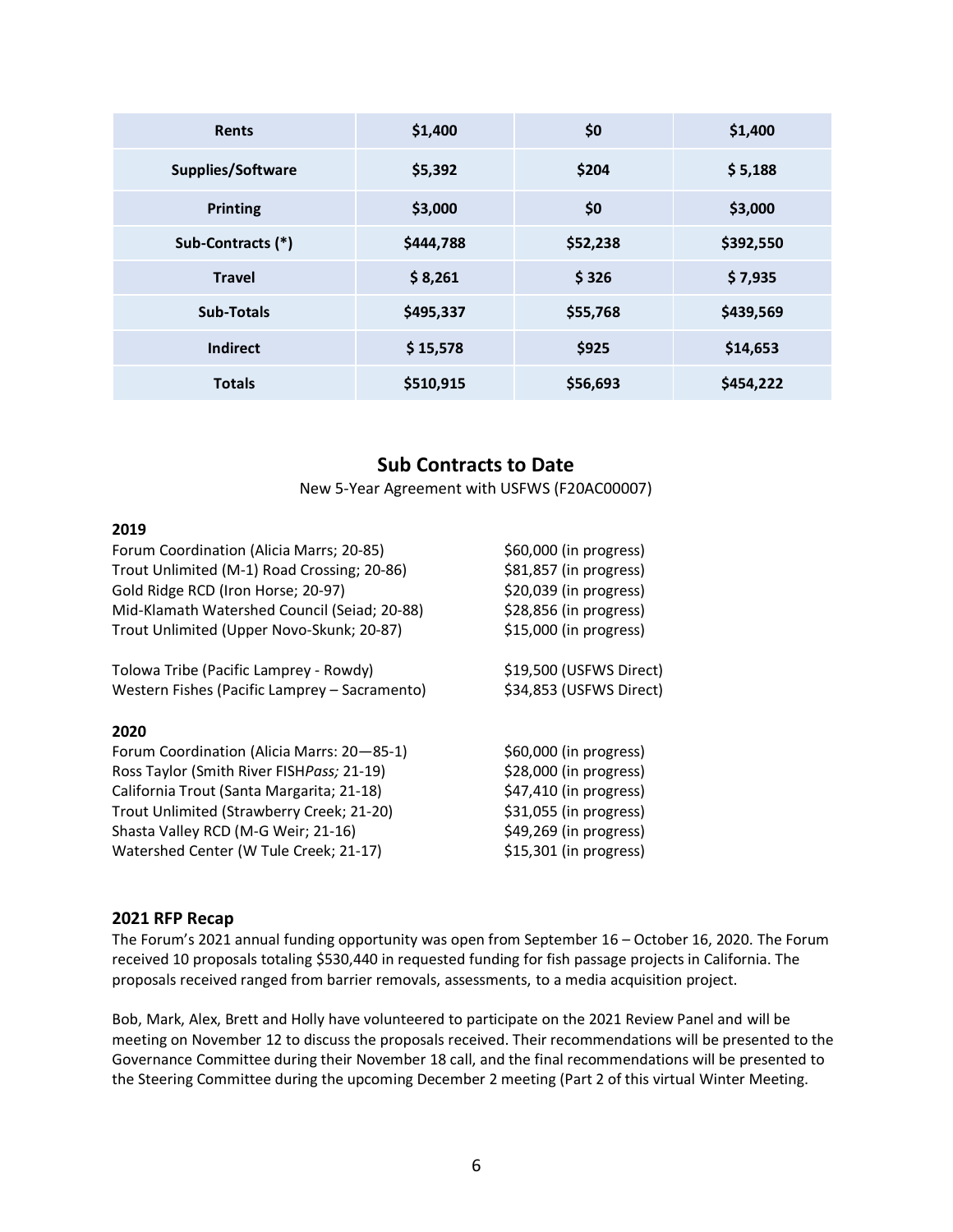#### **Other Forum Business**

#### o **Barriers to Tidal Connectivity Project Update (MSCG 2019)**

Alicia gave an update on the Barriers to Tidal Connectivity project the Forum received Multi State Conservation Grant (MSCG) funding for in FY19. This project is a collaboration with the Pacific Marine & Estuarine Fish Habitat Partnership (PMEP) and the Pacific Lamprey Conservation Initiative (PLCI) with the goal of characterizing and synthesizing information available regarding the location of intertidal water crossing structures and their impacts on estuarine fish and their habitats.

On October 28, the Forum, PMEP and PLCI hosted a full day virtual symposium that was attended by more than 300 people from across the country. Speakers from the Forum included Damon Goodman and Anne Elston. The next day, there was an inter-FHP workshop

Next steps will be to synthesize outcomes from the workshop, present to each FHP's Science & Data Committees and identify mutual paths forward. A report will be developed summarizing the work done during the development of the ArcGIS data catalog in support of this effort as well as the outcomes from the workshop. Because the original SOW planned to support travel and other expenses associated with holding the symposium and workshop in person, a no-cost extension through December 2021 has been requested in order to have time to use the remaining funds. Once approved by AFWA and USFWS, the coordinators will reconvene the Inter-FHP Working Group assembled as part of this effort to identify a small project to build off of the needs/recommendations of the three FHPs.

*~End of Part 1 of the Winter Meeting~*

### **December 2 Meeting Minutes**

**Attendees:** Sandi Jacobson (CalTrout), Anna Halligan (Trout Unlimited), Bob Pagliuco (NOAA), Damon Goodman (USFWS), Alex Jones (USFWS), Holly Eddinger (USFS), Brett Holycross (PSMFC), Marisa Parish (State Parks), Melinda Molnar (Caltrans), Ruth Goodfield (NOAA), Ryon Kurth (CDFW), Stan Allen (PSMFC), March Gard (CDFW), Gena Lasko (State Parks), Anne Elston (PSMFC), Terri Gaines (State Parks), Krissy Atkinson (CDWR), and Alicia Marrs (CFPF).

#### **Forum Committee Updates**

Each of the chairs/co-chairs of the Forum's four committees (Governance, Science & Data, and Education & Outreach) gave brief updates on the recent activities of their committees since the Forum's last (virtual) meeting on July 22, 2020.

The updated and compiled 2020 work plans are available on th[e Committee Resources](https://www.cafishpassageforum.org/committee-resources-2) page on the Forum's intranet. Additional highlights from each Committee's discussion include:

- **Governance Committee (Bob Pagliuco, chair):**
	- o State Parks became a signatory of the Forum.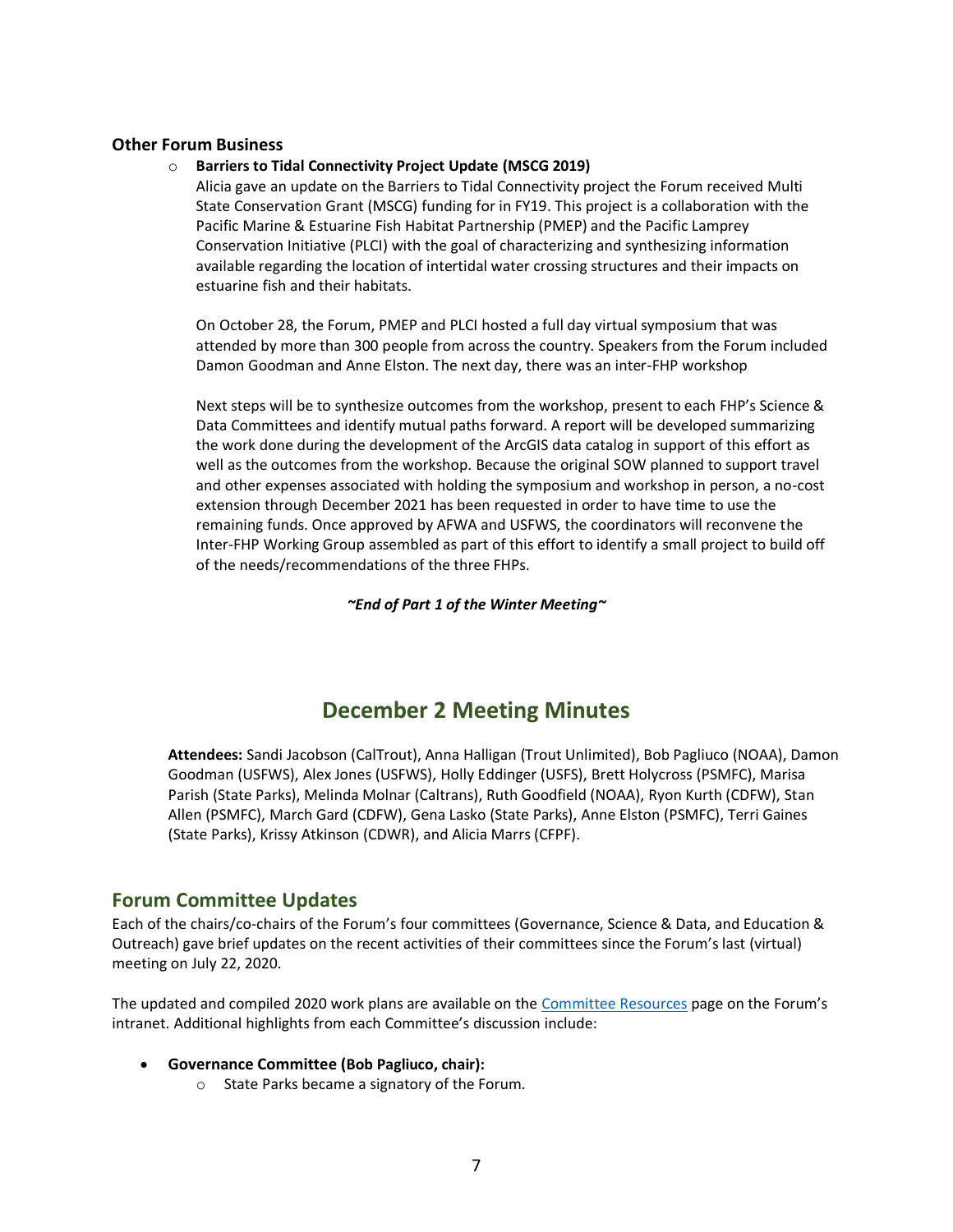- $\circ$  Developed a new version of the Governance Committee work plan that rolls committee goals/tasks up into the Forum's goals and objectives. Providing this as an example/template for the other Forum committees.
- $\circ$  Oversaw the review of ranked proposals recommended received during the FY21 RFP and recommended by the review panel.
- o Sandi has joined the Governance Committee (per the Forum bylaws the chair of the Forum sits on the Governance Committee).
	- Bob again reminded the Forum that he has served as the chair of the Governance Committee for many years. He is not required to step down from this role now that he is no longer chair of the Forum, but if others are interested in participating in the Governance Committee, or becoming the chair please contact Bob.

#### • **Science & Data (Alex Jones, chair):**

- o Thanked Sandi for her time as co-chair of the Science & Data Committee. Now that she has taken on a new role as chair of the Forum she will be stepping back as co-chair and Alex Jones will continue as the sole chair.
- $\circ$  Developing new monitoring case studies (continuing work of the committee from a few years back). Sandi is leading the effort and has developed a new spreadsheet to review potential barriers starting with Forum funded projects and barriers that have been nominated as Waters to Watch projects over the years by the Forum and other FHPs that cover California.
- $\circ$  Assisted in development of the PAD Plan which will be used to help guide an effort to review and update PAD records over a two-year timeframe. Implementation will be supported by the FISH*Pass* Working Group, members of the Science & Data Committee, and other yet to be identified partners and stakeholders.
- $\circ$  Alex led an update of the NOAA Tier 1 Monitoring Worksheet that the Forum had been using to collect monitoring information from Forum-funded projects and reaching out to collect updated information.
- $\circ$  Conducted annual review of First Pass Incidental Reporting Form and continued refinement of the mobile app by Brett, and field testing by Mark Gard, as well as Damon Goodman and Stewart Reid as part of the Lamprey Passage Design for Priority Obstacles in the Sacramento Basin project.

#### • **Education & Outreach (Alicia Marrs, chair):**

- o Klamath Basin StoryMap developed by the Forum (PSMFC, NOAA and KRRC) released on World Fish Migration Day 2020 (rescheduled to Oct 24). Promoted by NOAA, CalTrout, NFHP, and other partners. More than 2300 views by Nov 2.
- o Developed and promoted the Forum's 2020 Waters to Watch nomination (San Juan & Santiago Watershed) and launched a twitter handle (@CAFishPassForum) to help amplify this announcement and other outreach efforts.
- o Worked with USFWS Pacific Southwest Region to develop a[n article on FISH](https://www.fws.gov/cno/newsroom/Highlights/2020/Finding_Their_Way_Fish_Pass/)*Pass,* which resulted in the Forum being featured in an 30 minute interview on Jefferson Public Radio scheduled for July 28.
- o The Education & Outreach Committee is always looking for new members. These individuals do not have to be the Forum designee or alternate, if you have someone within your organization that specializes or has a specific interest in communication and outreach they may also be a great addition to the E&O Committee.

#### • **Policy & Permitting Committee (Anna Halligan, chair):**

o Reconstituted in 2021.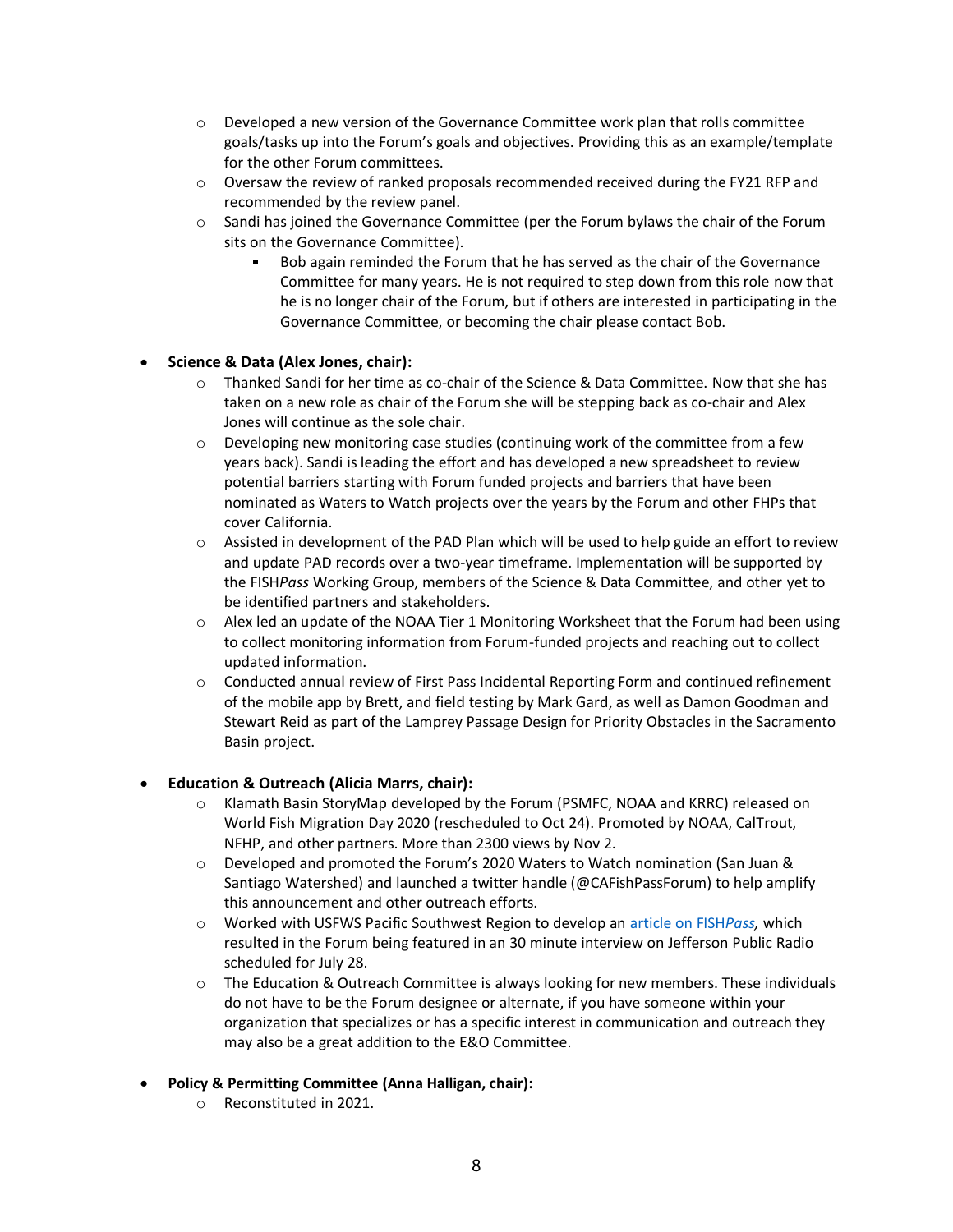- $\circ$  Committee includes Forum members and individuals from organizations that are not Forum signatories. Per discussions at the September 2019 Forum meeting in San Diego, the Forum Bylaws were updated so that Committees could invite non-Forum members to participate.
- o Committee is focusing on finding the best ways they can be effective to achieve Forum's mission, and asked Forum members to send Anna/Alicia with any ideas for efforts the committee could focus on.
- o Developing goals and objectives, focus areas and subsequent work plan in 2021. Examples include a potential focus on the North Coast Coho Project, and possibly commenting on or helping educate the public/stakeholders on existing efforts.

#### **Interactive Fish Passage Map Proposal**

Sandi provided an overview of her proposal to develop a real-time visualization (interactive map, possibly a StoryMap) to showcase the range of fish passage projects that are underway (design and implementation) in California by Forum signatory agencies. Some of the information that is being proposed to capture would be funding sources, types of barriers, species impacted, partners involved etc. Sandi is in the process of presenting this concept to each of the Forum's committees to gauge interest and support (both of which have been strong). This is seen as an opportunity to create visibility for the Forum and its signatories, elevate the importance of fish passage in California, facilitate and increase communication between agencies, and help update the PAD. This would also be a great opportunity for outreach, and profiling the important work of the Forum and its signatories.

The Science & Data and Education & Outreach committees would likely work jointly on this project, and will need to discuss how to gather the information and maintain it. PSMFC would likely be able to help support developing the map, and there would definitely be links to the PAD.

#### **FY21 Proposal Recommendations & Discussion of Criteria and Priorities for FY22**

The Forum's FY21 Review Panel (Bob, Brett, Alex, Mark and Holly) met on November 12 to discuss the 10 proposals the Forum received in response to its FY21 RFP. The Panel used new evaluation criteria this year that provided more flexibility when reviewing projects that were not traditional barrier removals or design projects. There were many strong proposals, and the Panel recommended seven to the Governance Committee for NFHP funding. These seven proposals were also recommended to the Steering Committee for their consideration at this meeting and no objectives were raised. Alicia will include all seven of the projects that scored highest in the recommended project list included in the USFWS/NFHP Annual Accomplishments Report and Work Plan due to USFWS in January 2021.

The projects not being included in this recommendation for the FY21 NFHP funding will be kept for potential consideration for FY22. In addition to the potential of more funding being available, the criteria for eligible projects could also change due to the signing of the ACE Act.

#### **Currently Funded Forum Projects Update**

Bob and other Forum representatives with knowledge of Forum-funded projects currently underway (or in the process of wrapping up) reviewed these projects using Forum's [StoryMap](https://psmfc.maps.arcgis.com/apps/MapSeries/index.html?appid=73afb215f14f4324b095c59f299a88a3) to illustrate current status.

All FY19 projects have executed contracts with either PSMFC (Iron Horse Vineyards Dam Removal Project (Gold Ridge RCD), M-1 Road Fish Passage Improvement Project (TU), Seiad Creek Off-Channel Connection Project (Mid Klamath Watershed Council), and Upper Noyo River-Skunk Train(TU)) or directly through USFWS (Lamprey Passage at Rowdy Creek (Tolowa Dee-ni' Nation) and Lamprey Passage Design for Priority Obstacles in the Sacramento Basin Phase 1 (Western Fishes)) and are expected to be completed by the end of this calendar year (2020). Many of these projects overcame substantial delays associated with the receiving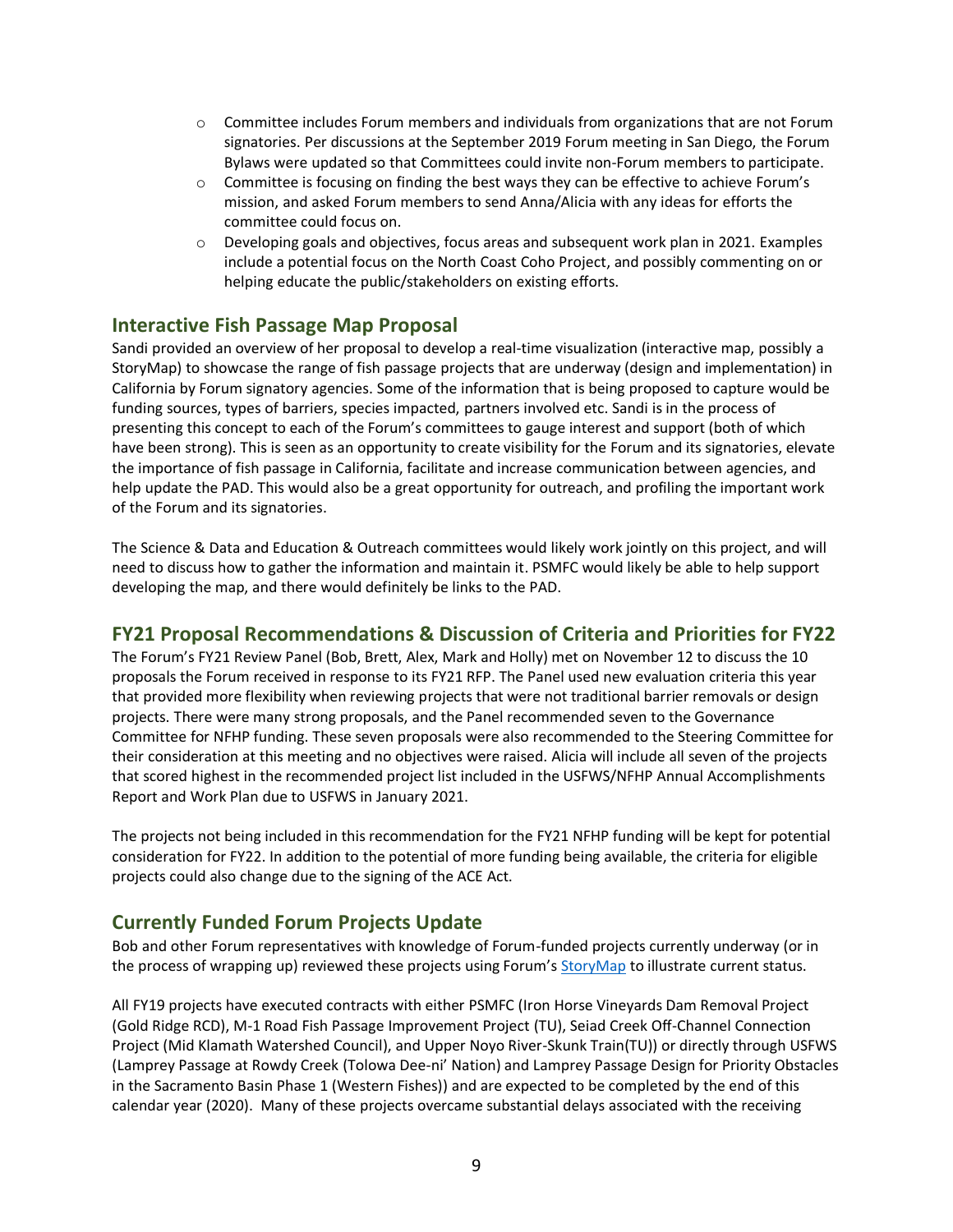funding due to the federal government shutdown in 2018-2019, and COVID-19 in 2020. While most did not finalize work by the USFWS/NFHP deadline of September 30, they are however expected to complete work by December 31, 2020.

Contracts were executed with each of the projects selected to receive FY20 funding (per the review conducted fall 2019) this fall. Projects include: Applying FISH*Pass* in the Smith River (Ross Taylor and Associates), Santa Margarita River Fish Passage & Bridge Replacement Project (CalTrout), Strawberry Creek at Clam Beach Fish Passage Remediation Project (TU), Montague-Grenada Weir Retrofit & Barrier Removal (Shasta Valley RCD), West Tule Creek Diversion Fish Passage Project (Watershed Center), and Lamprey Passage Design for Priority Obstacles in the Sacramento Basin Phase 2 (Western Fishes)). There were again substantial delays in this process due to changes made in the USFWS contracting system, but work can now commence on these projects.

All other projects receiving Forum funding have been completed other than the Kelly Gulch Fish Passage Project (USFS), which received Forum funding in FY14, and is expected to be completed in Spring 2021.

The most recent progress reports can be found on the Forum intranet [here.](https://www.cafishpassageforum.org/intranet) Progress reports are due April 1, August 1, and Dec 1 to correlate with the various reporting needs of the Forum, USFWS, NFHP and PSMFC.

#### **NFHP Legislation Update & Discussion**

The first priority of the NFHP transition continues to be reconstituting the new NFHP Board. There is still an opportunity for the Forum to provide recommendations/nominations to the new positions. Forum members were asked to contact Alicia, Stan or Sandi with suggestions.

Representatives from the three federal agencies that will now be receiving funding to support NFHP were asked to report on any updates they had for how their respective agencies planned to proceed. Updates include:

- **NOAA:** Has been holding meetings with staff that are already involved in some way with NFHP and/or FHPs to discuss possible options on how the \$400K could be used. These are being presented to leadership in NOAA's Office of Habitat Conservation.
- **USFS:** Kimberly Conley is the new National Fisheries Program lead for USFS (replacing Dan Shively). Kimberly was previously stationed in Oregon, and served on various committees for the Pacific Lamprey Conservation Initiative and Desert Fish Habitat Partnership so she is well versed in NFHP and the needs of FHPs.
- **USFWS:** There will be substantial changes for how USFWS administers and supports NFHP due to the reduction in funding USFWS will receive based on the ACE Act. FY21 is expected to be status quo, but FY22 and beyond may mean significant changes in how projects and associated contracts are administered, and how USFWS staff can support and participate in FHPs etc. Still awaiting details from HQ etc.

#### **Other Forum Business**

#### **MOU Update and Signature Collection**

Alicia reminded any signatory agencies that had not yet collected the necessary signatures for their agency to please send them to her as soon as possible.

#### **California Fish Passage Summit Proposal Update (MSCG 2021)**